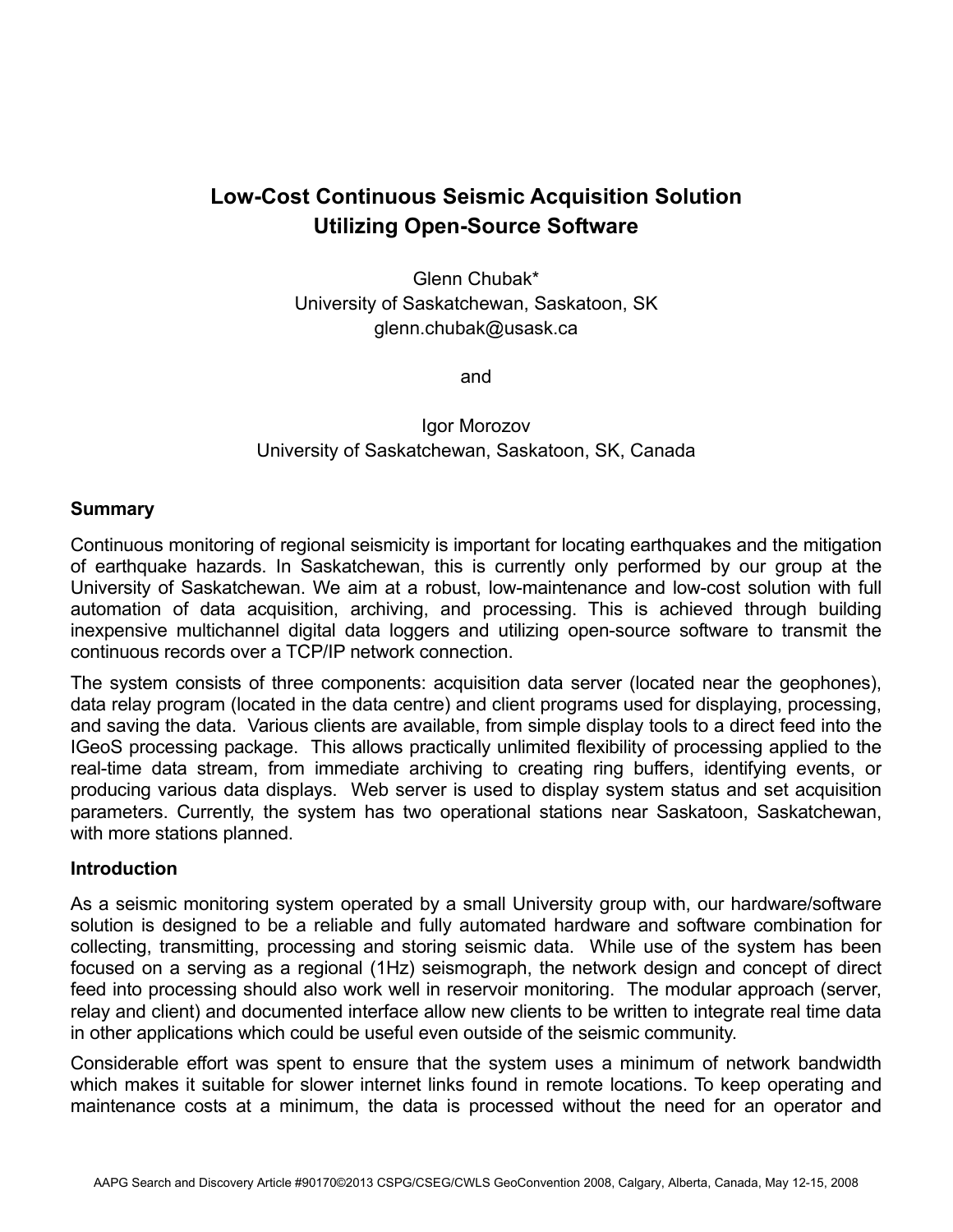events are automatically identified. Most significantly, the data can be loaded directly into a fullfeatured geophysical processing package (IGeoS). This allows a great deal of flexibility in the processing scheme. The software is open-source (Linux-based), and the hardware is build from standard computer components and an inexpensive commercially available 24-bit A/D system with GPS timing.



Figure 1: Network design

Three distinct components comprise the software: server, relay, and client (Figure 1). Communication is handled over a standard TCP/IP network connection. The server component is located at site of the data acquisition and transmits the digitized data to the relay. Multiple servers can connect to a single relay which can pass the data unaltered to the clients or first perform some timing synchronization. Clients can connect to the relay and retrieve a list of available servers. They are then able to specify which servers to receive the data stream from.

### **Server**

The data acquisition server program is automatically started on boot, makes a network socket connection to the relay program and begins to communicate the digitized values, time marks and GPS coordinate and time strings as they are retrieved from the hardware. Timing data may arrive significantly before or after the samples which they describe, and thus it is necessary to synchronize the data before it is used. However, in order to keep the server as simple and robust as possible, the synchronization is done off site, by the relay or client programs.

If the network connection is broken, the data can be stored locally for later transmission or retrieval via a web browser. When the network becomes available again, the connection with the relay is reestablished automatically, and the transmission continues. After a network outage, the stored data may be sent concurrently with new data until the system is again working in real time. Optionally, the server can back up all data to a local disk in addition to transmitting it.

To monitor the state of health (currently temperature) of the system, we use the 1wire devices from Dallas Semiconductor. A model DS9097 serial to 1wire adapter is used and a DS18S20 digital 1wire thermometer. The server software polls the thermometer at a configurable interval and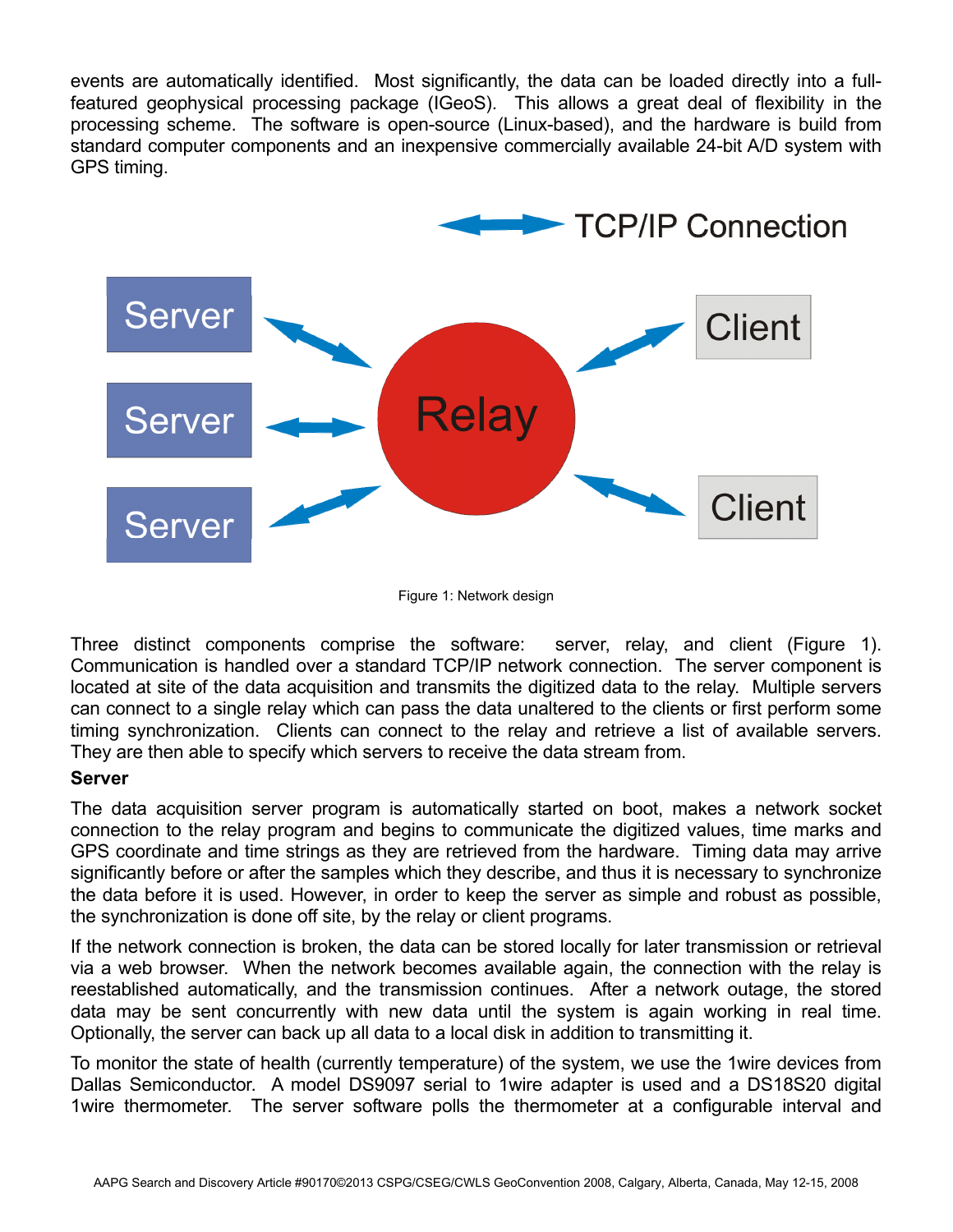transmits a "state of health" package to the relay which includes the time and temperature. If the temperature is outside of the configured high or low alarm points an email is also generated and sent to the specified addresses.

## **Relay**

The data relay program runs continuously at the data center computer and accepts network connections from all data servers and from clients in the system (Figure 1). It has two main functions: re-distributing data and synchronizing the timing. It acts as a distribution point for the data which reduces the load on the internet connections from the servers. With this design, only a single stream needs to be sent from the remote site regardless of how many clients are receiving the data. Communication is formatted using a small set of XML tags.

Each server makes a connection to the relay, identifies itself as a data source and provides site information. The available site names are then transmitted to any clients that connect. Clients connect to the relay and specify what type of data (e.g., raw or time-synchronized) they expect.

Synchronization is accomplished by creating a data queue for both the time marks and the corresponding data packets in the relay.

### **Clients**

Implementation of a client for this system is relatively simple: the program must only be able to make a socket connection over a network to the relay and send and parse a few XML tags. We have written a simple client which displays the real-time data from selected channels. Another client program send the real-time data into the IGeoS processing package (formerly SIA, Morozov and Smithson, 1997; Chubak and Morozov, 2006), which allows to perform any standard seismic processing and leverage the more than 200 tools currently in the package. Because the data is fed directly into a processing package, the result is limited only by the selection of tools made by the user. For example, we use processing flows which save the data to a RAID concurrently with performing filtering and preprocessing and applying an STA/LTA (Short Term Average / Long Term Average) event detection. IGeoS client processing flows can also use 3D OpenGL visualization or PostScript to display the data , and to produce various types of file outputs, such as formatted in ASCII, SAC, or SEG-Y.

### **Current Installation**

Mining and other human activities account for many of the seismic events in Saskatchewan. These are of interest to the public and in many cases to the exploration community as well. The first system we installed is located on the Whitecap Reserve south of Saskatoon, SK in response to concerns that seismic activity from a nearby military base might be affecting the structural integrity of the buildings (Figure 2; Morozov et al., 2007). A second station is located a the UofS Geophysics test site east of Saskatoon. From this location we have recently recorded a large,  $m_b=3.2$ , seismic event near Esterhazy, SK (Figure 3). We are currently looking for a site for the third station of the network, which is necessary for accurate event location (Figure 2).